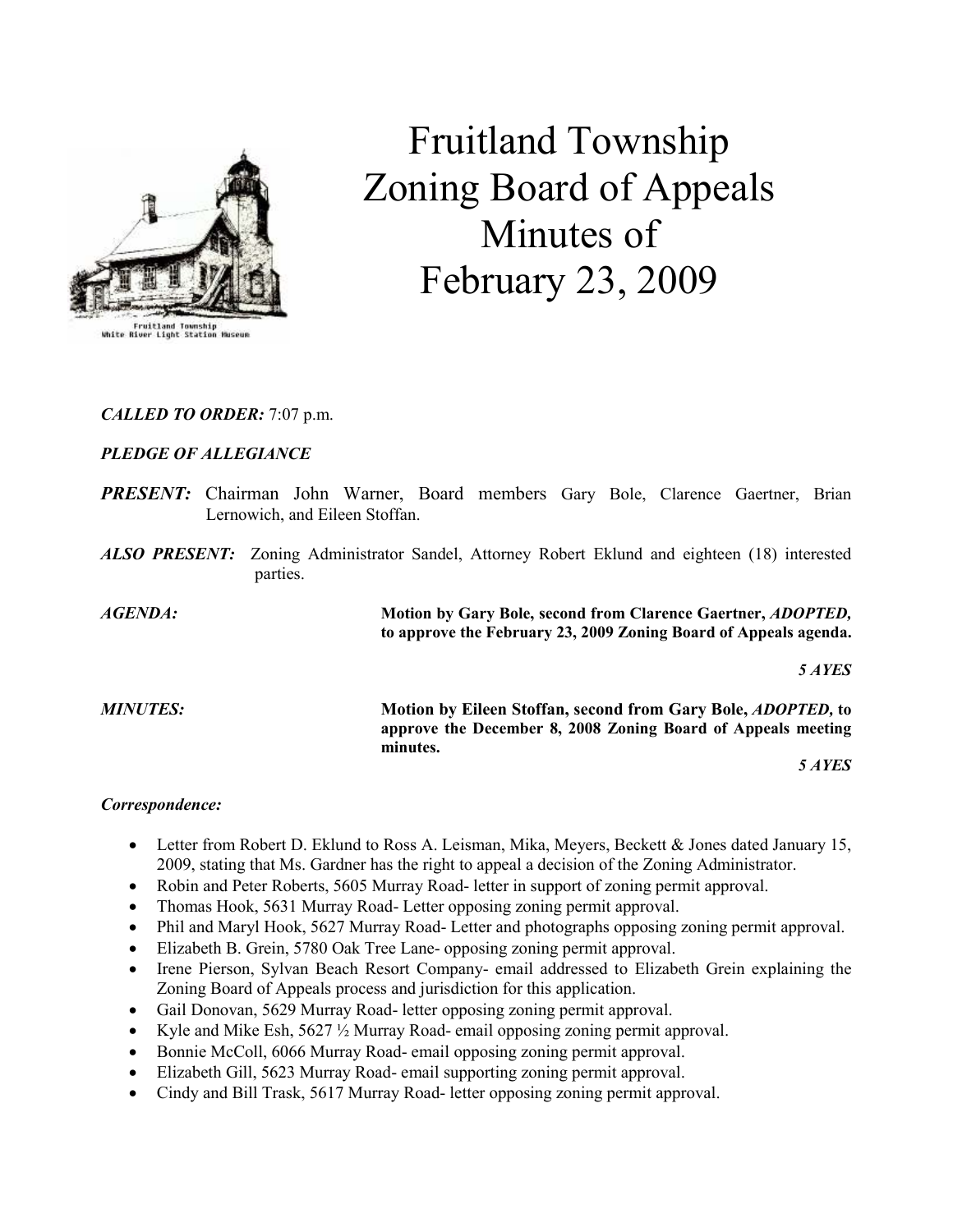Chairman Warner explained the purpose and the function of the Zoning Board of Appeals.

## Public Hearing:

5623 Murray Road 61-06-665-000-0010-00

Lee and Jane Gardner, applicants, request an appeal of the Zoning Administrator's decision to approve a zoning application on the basis of building height as submitted by Gerald S. and Elizabeth Gill, homeowners, according to the following article:

Article XIX, Section 19.07 A, which states that appeals to the Board of Zoning Appeals may be taken by any person aggrieved or by any officer, department or board of the Township, or bureau of the state or local unit of government. In addition, a variance in the zoning ordinance may be applied for and granted under section 4 of the uniform condemnation procedures act, 1980 PA 87, MCL 213.54, and as provided under this act. The zoning board of appeals shall state the grounds of any determination made by the board. Applications for appeals shall be filed within five (5) days after the date of the decision which is the basis of the appeal. The appellant must file with the Zoning Administrator a notice of appeal specifying the nature and grounds for the appeal. The Zoning Administrator shall transmit to the Board of Zoning Appeals all the papers constituting the record upon which the action appealed from was taken.

### Public Hearing opened at 7:14 p.m.

#### Public Comment:

Chairman Warner stated that the public hearing tonight will be restricted to the issue of the height of the building only.

Board member Bole stated that he did not receive a variance checklist in his packet. Recording Secretary Dahl stated that she did not include the checklist as it applies to a variance request, and this appeal is not seeking a variance.

Zoning Administrator Sandel stated that the approval was given based on a thirty-five (35) foot height, which is an average of the eaves and the peak of the roof as measured to the ground (grade). At the site, there is now a basement and poured concrete walls, and appears to have been backfilled. The question was "Where did the 35 feet come from?" Zoning Administrator Sandel went back to the original survey which has elevations on existing homes and photographs to determine the grade of the former house. Once it came to his attention that the walls may not be at the same grade as the original house, he visited the site and found there to be a significant difference. Zoning Administrator Sandel contacted the architect, who agreed that it appeared to be high, and submitted a revised plan, which is the plan in question.

Chairman Warner asked Zoning Administrator Sandel if the revised plan shows 35 feet from the filled elevation. Zoning Administrator stated that the revised plan shows 35 feet from the original grade, and that the architect had to lower the distance between floors, and lower the peaked roof to a more flattened roof.

Ross Liesman, Mika, Meyers, Beckett & Jones, attorney for Lee and Jane Gardner, applicants, stated that the Gardner's had sent tabbed packets to all Zoning Board of Appeals members to be referred to during his presentation. At this time, Chairman Warner stated that the received packets contain information not pertaining to the appeal based on height only, which is the only matter to be discussed at this hearing. Ross Liesman discussed the following tabs:

- Ross Liesman stated that Tab #1 contains historical pictures submitted of the property at issue showing the natural grade of the original house.
- Tab #2 shows pictures from the Gardner's of the structure right before it was torn down.
- Tabs #6a and #6b show the original house with a super-imposed image of the approved structure.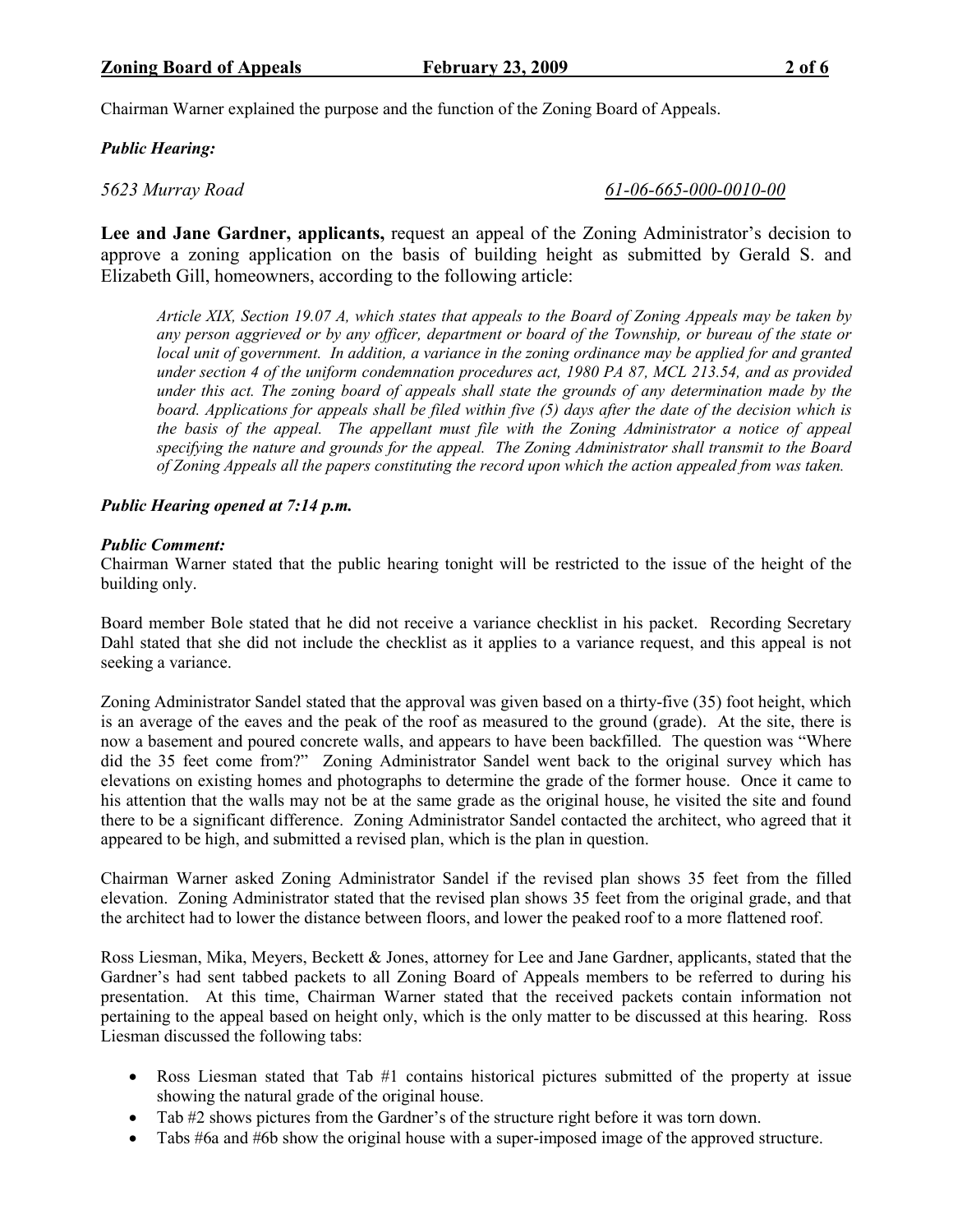### **Zoning Board of Appeals** February 23, 2009 3 of 6

• Tab #4 details setbacks in relation to 3.31 (E) Lake Michigan Shoreline Setbacks.

At this time, Chairman Warner reiterated that setbacks have no bearing on the appeal tonight, which is based on height.

Attorney Ross Liesman stated in response that the application filed by the Gardner's was to appeal all issues with respect to the zoning and building permits that have been granted. He also stated that if there was an issue with the timing, he feels that the Board has the authority to waive that and listen to the appeal as he believes the Gardner's did file a timely application.

- Ross Liesman stated that Tab #8, which shows the drawing submitted with the zoning application, details a structure with a basement fully below grade, which is not what is being built.
- Ross Liesman proposed that the survey shown at Tab #10 does not meet the Lake Michigan Shoreline Setbacks and therefore would be subject to Section 3.23 Non-Conforming Buildings, Structures, and Uses. He read from Section 3.23 (B) 1, which states "…and may be restored or rebuilt". Attorney Ross Liesman proposed that this language does not include "expanded" or "enlarged". He also states that the structure is not on the original foundation as there is a walkout in front of the current structure. Ross Liesman further proposed that the current structure also does not meet the criteria of 3.23 (B) 3.
- Tab #5 shows the proposed structure superimposed over the foundation of the original structure. He feels that this accurately shows that the proposed structure is an expansion.

Chairman Warner stated that when looking at the pictures under Tab #2, he feels that the cottage that was there originally was blocking the view of the lake from the Gardner's cottage anyways. Attorney Ross Liesman invited Chairman Warner to visit the site to verify the view. Chairman Warner stated that he has visited the site.

Attorney Ross Liesman stated that their plea to the Zoning Board of Appeals is to find the application that has been granted is an unlawful enlargement of a lawful nonconforming use, and that the approvals granted would be reversed, and that a new plan be submitted that is the same size as what was torn down, or they apply for a variance.

Ross Liesman read from Section 6.04a regarding the building height, which states "thirty-five (35) feet or 2 <sup>1/2</sup> stories". He also read Fruitland Township's definition of a story and half story from Article II, Section 2.19 Definitions-S, and Section 2.03 Definitions- Basement or Cellar. Mr. Liesman proposed that the drawing at Tab #5 the red line shows the preexisting grade of 596 and that more than half of the basement is above that grade, which means that it counts as a story. In addition, the top floor does not meet the requirements of a half-story, which would make the proposed structure 4 stories, not  $2\frac{1}{2}$  stories. Ross Liesman stated that Tab #11 illustrates that the proposed structure has "false gables" which are intended to decrease the calculated average roof height.

Ross Liesman also read from Section 3.07 (B) 4 which states that "on parcels contiguous to Lake Michigan, White Lake and Duck Lake, the highest point of any deck, including railings, shall not exceed 6' above the original grade" and 3.07 (C) which states "If such structures are permanently enclosed on any side or covered in any manner, they shall be considered a part of the main building". Mr. Liesman argues that the architectural features are in violation of these sections.

Jane Gardner, 5625 Murray Road- submitted handout for Zoning Board of Appeals members. Chairman Warner stated that it would be noted for the record, but many items on the handout do not apply to the appeal at hand. Mrs. Gardner stated that she is disappointed because she doesn't feel that the construction plans submitted match Fruitland Township's ordinances. She stated that they plan to rebuild their cottage and had considered adding a second story to their cottage to increase their view of the lake. If this plan is approved, their view will be further obstructed by a larger structure. Ms. Gardner stated that she liked the plan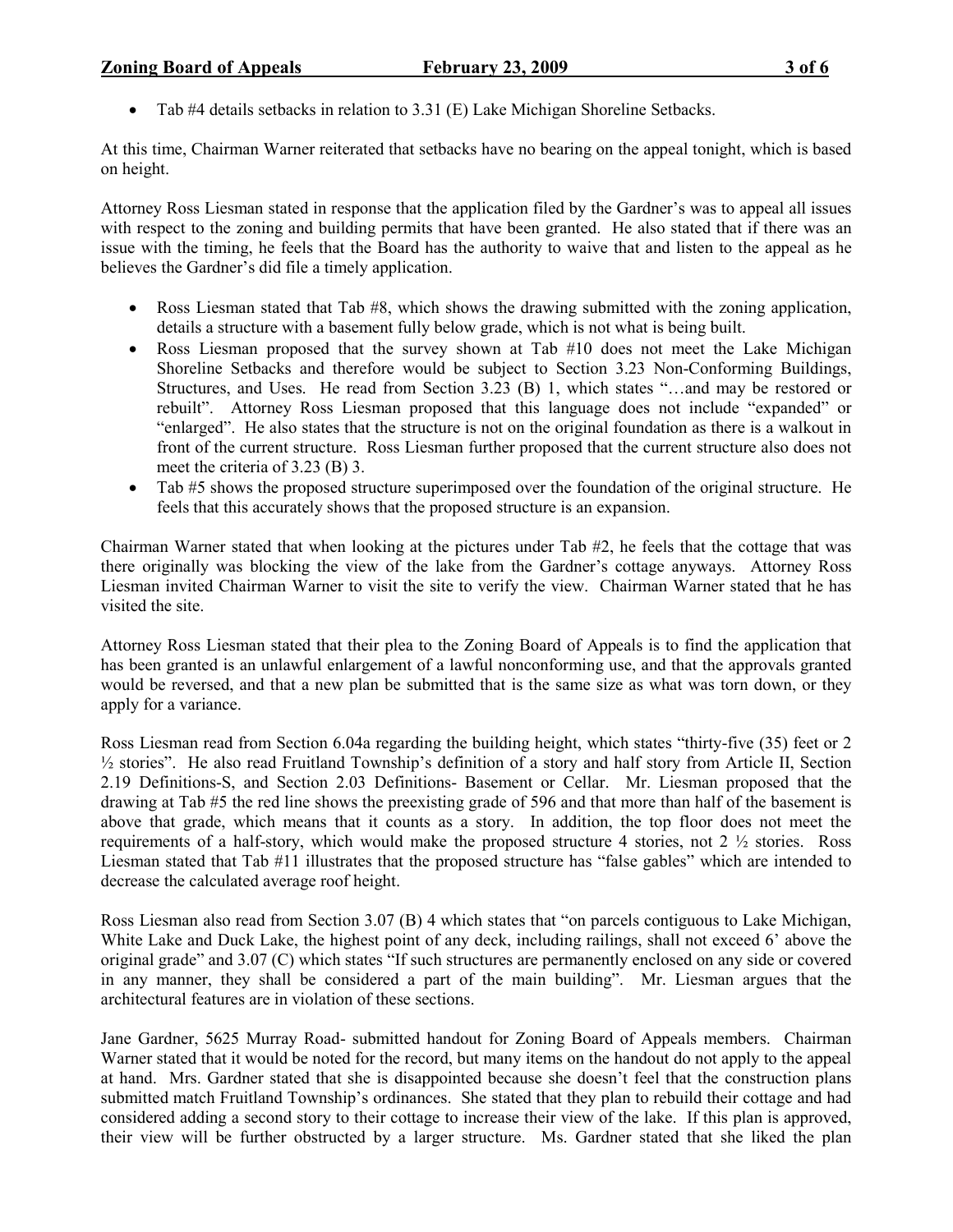submitted last summer better, as there would have been less obstruction of view. According to Mrs. Gardner, Tab #7 illustrates how the change in grade further obstructs their view. Jane Gardner questioned if the original cottage could be considered a "lawful" nonconforming use and submitted copies of old ordinances for ZBA review.

Lee Gardner, 5625 Murray Road- stated that in a discussion with the Zoning Administrator, he was told that the township tries to make nonconforming situations better. Mr. Gardner feels that by raising the grade and building a four-story structure, the project is not improving the conformance of the property.

Kyle Esh, 5627  $\frac{1}{2}$  Murray Road- stated that she feels that all of her neighbors are upgrading and she has no plans to rebuild. She currently lives in a two-story home and suddenly feels like she is living in a basement. Mrs. Esh stated that she feels this process has damaged the relationship with her neighbors.

Betsy Grein, 5780 Oak Tree Lane- stated that she does not live in the Shoreline District, but she had to conform to the ordinances when building her home. Mrs. Grein stated that she would like to see the rules enforced and that it could set a dangerous precedence on the Lake Michigan shoreline.

Todd Hendricks, Rhoades McKee PC, attorney for Gerald S. and Elizabeth Gill stated that he supports the decision made by the Zoning Administrator and objects to the hearing due to the fact that Zoning Administrator Sandel's decision was made in September of last year, and that the property owner to the north is barred from appeal at this time based on the Doctrine of Laches. Mr. Hendricks further suggests that the appeal violates the zoning ordinance, and that the scope of the hearing as noticed to the public has been exceeded. Attorney Todd Hendricks stated that as the neighbor pointed out, there was an administrative error in a height measurement, which was referenced to the Zoning Administrator, reviewed, and the plan was modified to correct that error.

Todd Hendricks stated that the Gill's intent is to comply with the zoning ordinance, and that he feels with regards to the calculation of reach to gable and the height limitation, that they comply in all respects of the zoning ordinances.

Mr. Hendricks stated that according to the Zoning Enabling Act, a nonconforming use may be continued. He believes that Section 3.23 (B) 1 is right on point and that as the structure will be built on the same footings or foundation, the Gill's project complies with this ordinance. There is not a height limitation or requirement in this language. He also argued that the proposed structure would not further restrict the view of the neighbors.

Chairman Warner asked Zoning Administrator Sandel if the structure now meets the requirement of 35 feet. Zoning Administrator Sandel verified that according to the plans, it does.

Zoning Administrator Sandel stated that he wanted to clarify several points. First, he does not agree that an administrative correction was made. The original zoning compliance called for 35 feet from the grade. The grade was changed, and the correction had to be made to meet the 35 feet based on the original grade. Second, according to the ordinance the footing has to be in exactly the same place as it was before. Although there is concrete slab in front of the basement, the structure is still in the same footing location. Third, due to the fact the structure is on the same footprint, Section 3.23 (B) 1 applies, which allows for building in the same location. Zoning Administrator Sandel stated that he did verify with the Zoning Board of Appeals in a previous hearing that the footprint is considered as three-dimensional. Last, Zoning Administrator Sandel stated that with regard to Section 6.04 (A) Building Height, which reads "35 feet or 2 ½ stories", the key word is "or". The proposed structure meets 35 feet.

Ross Liesman, attorney for Lee and Jane Gardner stated that under Section 2.01 "either or" is defined to apply singularly but not in combination, whereas "or" is defined to apply singularly or in any combination. He believes that the  $2\frac{1}{2}$  story is meant to be an additional restriction for the 35 feet.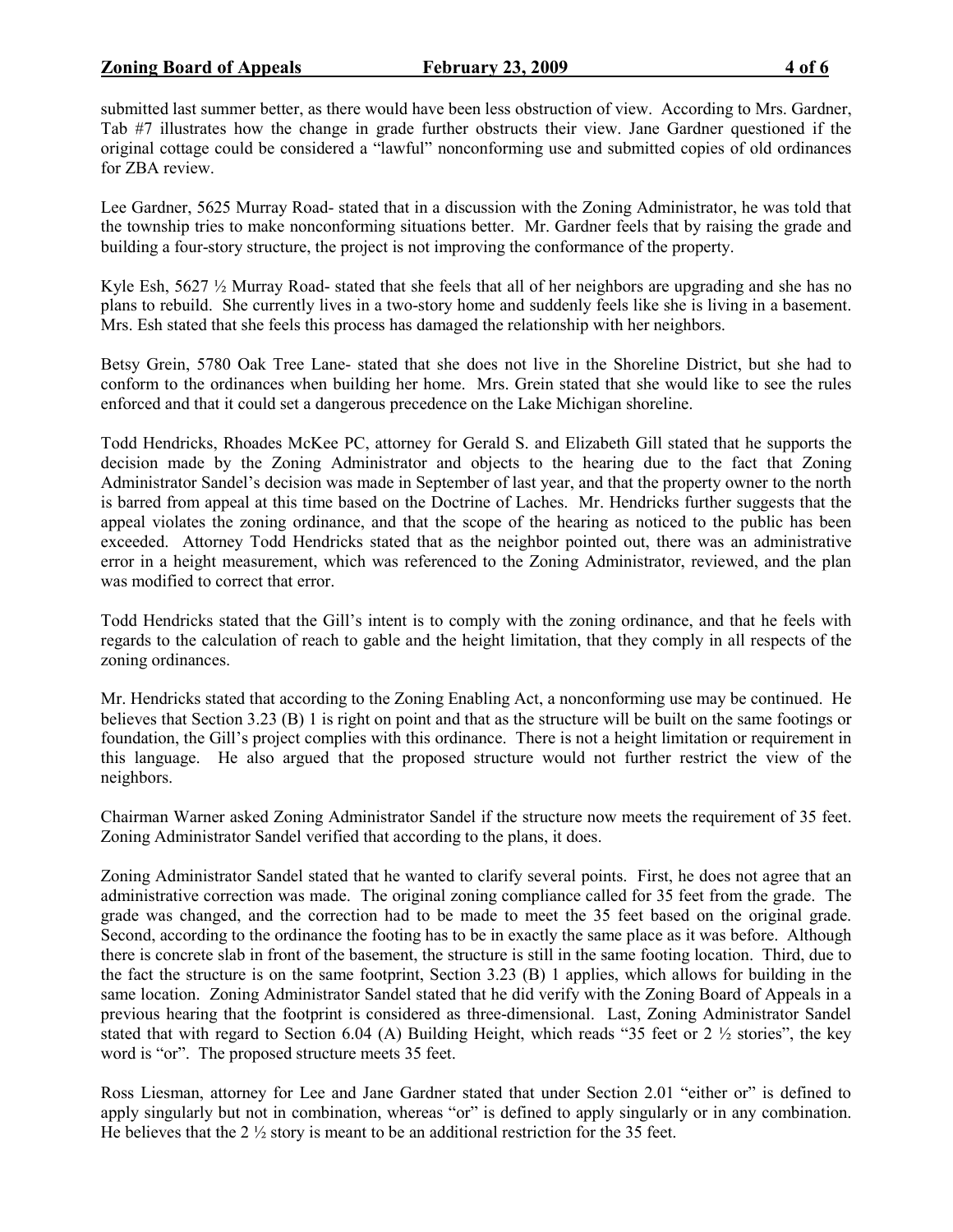Fruitland Township Attorney Robert Eklund stated that his interpretation is that either could apply.

Board member Stoffan stated that upon examining the drawings, she believes the lower level is more than 50% below grade.

Lee Gardner, 5625 Murray Road- stated that in the bottom drawing at tab #5, the red line is 596 (the grade). The top of the concrete wall is 601.5, and the finished first floor will be about 602. If you measure from the original grade of 596 to the basement floor, more is above ground than below ground. Chairman Warner and Mr. Gardner agree that this floor, according to the ordinance, is defined as a story.

Chairman Warner asked what the finished floor elevation is for the basement. Norman Dodds, architect, stated that it is 591, plus two inches.

Zoning Administrator Sandel explained the method he used for estimating the elevation.

Jane Gardner, 5625 Murray Road- stated that in pictures included in the packet given to the Zoning Board of Appeals members, one picture shows 3-4 steps, and the other picture shows 4-5 steps. There are more steps on the south side than there are on the north side.

Norman Dodds, architect for Gerald S. and Elizabeth Gill, stated that according to the evidence they have, and as Jane stated, the north side might actually be higher than the south side. However, at the time the house was moved, the grade had to be lowered on the south side, and it was higher underneath the deck.

Todd Hendricks, attorney for Gerald S. and Elizabeth Gill, reads from Section 2.19, the definition of a story, which states "... provided that portion shall be counted as a story only if over eighty percent (80 %) of its height is above grade". Therefore, it cannot be considered a story.

Ross Liesman, attorney for Lee and Jane Gardner stated that this definition should be taken in context with the definition for a basement.

Kyle Esh, 5627 ½ Murray Road- stated that last summer she was very concerned that things were going to happen because they would not be watched carefully. She was assured that everything would be watched very carefully. Now we are "splitting hairs" because the project was not carefully monitored.

Jane Gardner, 5625 Murray Road- directed the board to tab #6B, which shows the proposed structure outline in pink. This drawing shows some structure forward of the house, towards the lake. She believes this shows an increased obstruction of view due to the height and due to it extending closer towards the lake. Ms. Gardner also proposed that if the basement floor had been constructed per the zoning print, it would have been against code. Right now, the basement floor is only  $\frac{1}{2}$  a foot above the level that is permitted in terms of sea level. There were no dimensions on the print.

#### Public Hearing closed at 8:55 p.m.

#### Board Comments:

Chairman Warner reminded the board that the Gardner's are requesting an appeal of the Zoning Administrator's decision to approve a zoning application on the basis of building height as submitted by Gerald S. and Elizabeth Gill. The board must decide if the Zoning Administrator's decision was right or wrong, and if the application is thirty-five (35) feet as shown.

Fruitland Township Attorney Robert Eklund stated that he agrees with Chairman Warner's assessment.